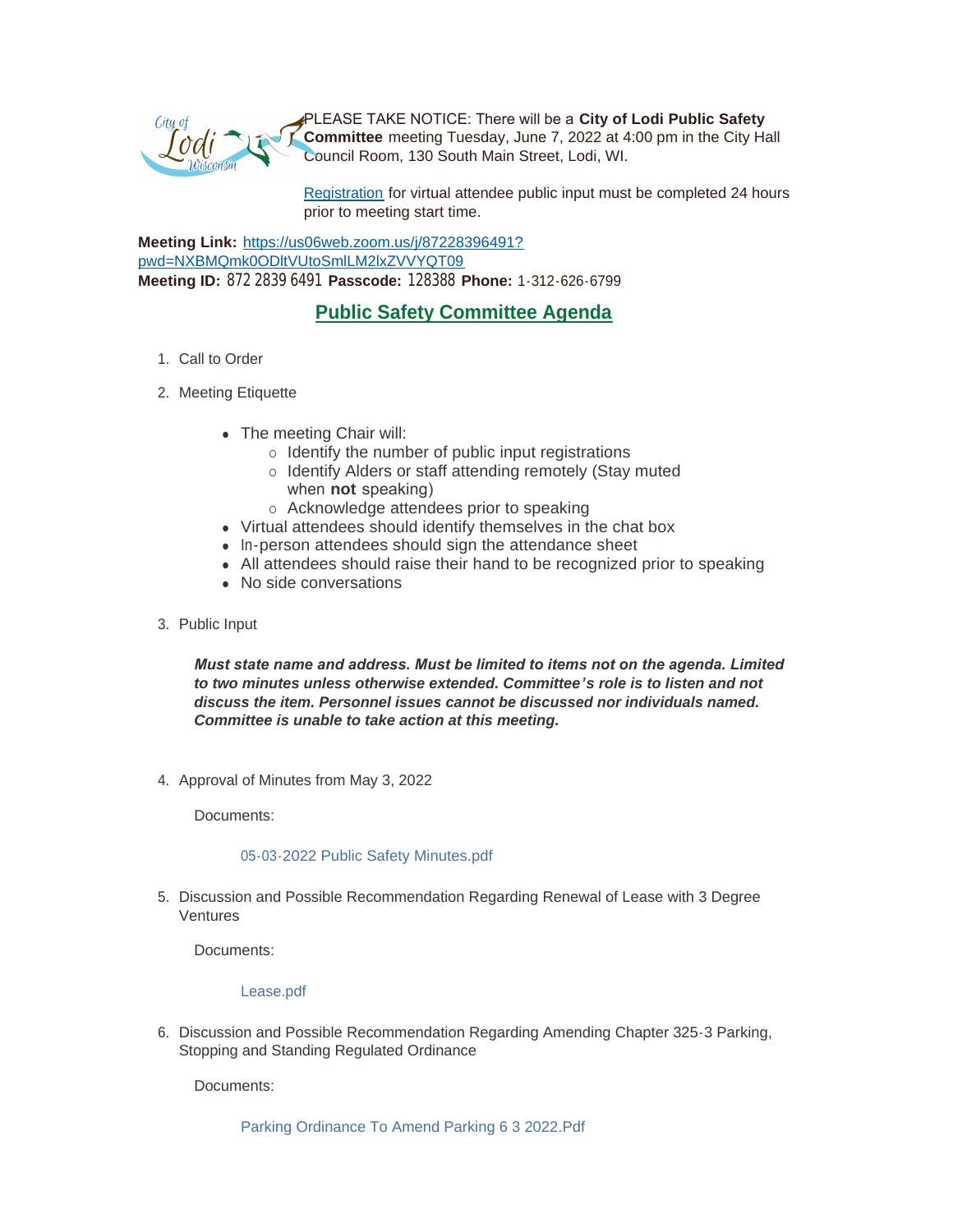7. Discussion and Possible Recommendation Regarding Golf Cart Use on City of Lodi Streets

Documents:

### [Golf Carts Regulated.pdf](http://cityoflodi.us/AgendaCenter/ViewFile/Item/15174?fileID=12081)

8. Discussion and Possible Recommendation Regarding Use of ATVs/UTVs on City of Lodi **Streets** 

Documents:

[Snowmobiles With Addition Of ATV And UTV 6 3 2022.Pdf](http://cityoflodi.us/AgendaCenter/ViewFile/Item/15175?fileID=12085)

9. Building Permit Monthly Report

Documents:

[Building Permit Cumulative Summary 2022.Pdf](http://cityoflodi.us/AgendaCenter/ViewFile/Item/15062?fileID=12078)

10. ECCJMC Monthly Report Including Financials; Statistics; Meeting Overview (if any)

Documents:

# [Municipal Court Monthly Summary Report.pdf](http://cityoflodi.us/AgendaCenter/ViewFile/Item/15063?fileID=12075)

11. Police Department Monthly Report Including Financials; Statistics; Department Overview

Documents:

- [4 April 2022 K9 Balance Sheet.pdf](http://cityoflodi.us/AgendaCenter/ViewFile/Item/15066?fileID=12050)
- [4 April 2022 Public Safety Exps.pdf](http://cityoflodi.us/AgendaCenter/ViewFile/Item/15066?fileID=12051)
- [4 April 2022 Public Safety Revenues.pdf](http://cityoflodi.us/AgendaCenter/ViewFile/Item/15066?fileID=12052)
- [4 April 2022 Asset Forfeiture Balance Sheet.pdf](http://cityoflodi.us/AgendaCenter/ViewFile/Item/15066?fileID=12053)
- [LOPD Call Summary Report May 2022.Pdf](http://cityoflodi.us/AgendaCenter/ViewFile/Item/15066?fileID=12080)
- 12. Fire Department Monthly Report Including Financials; Statistics; Meeting Overview

Documents:

# [05-18-22 May Chiefs Report.pdf](http://cityoflodi.us/AgendaCenter/ViewFile/Item/15065?fileID=12043)

- 13. EMS Monthly Report Including Financials; Statistics; Meeting Overview
- 14. Next Meeting Date Tuesday, July 5 at 4:00 PM and Agenda Items
- 15. Adjourn

Posted:\_\_\_\_\_\_\_\_\_\_\_\_\_\_\_\_\_ By:\_\_\_\_\_\_\_\_\_\_\_\_\_\_\_\_\_\_\_\_\_

Members: Alders Hansen (Chair), Ripp, Strasser